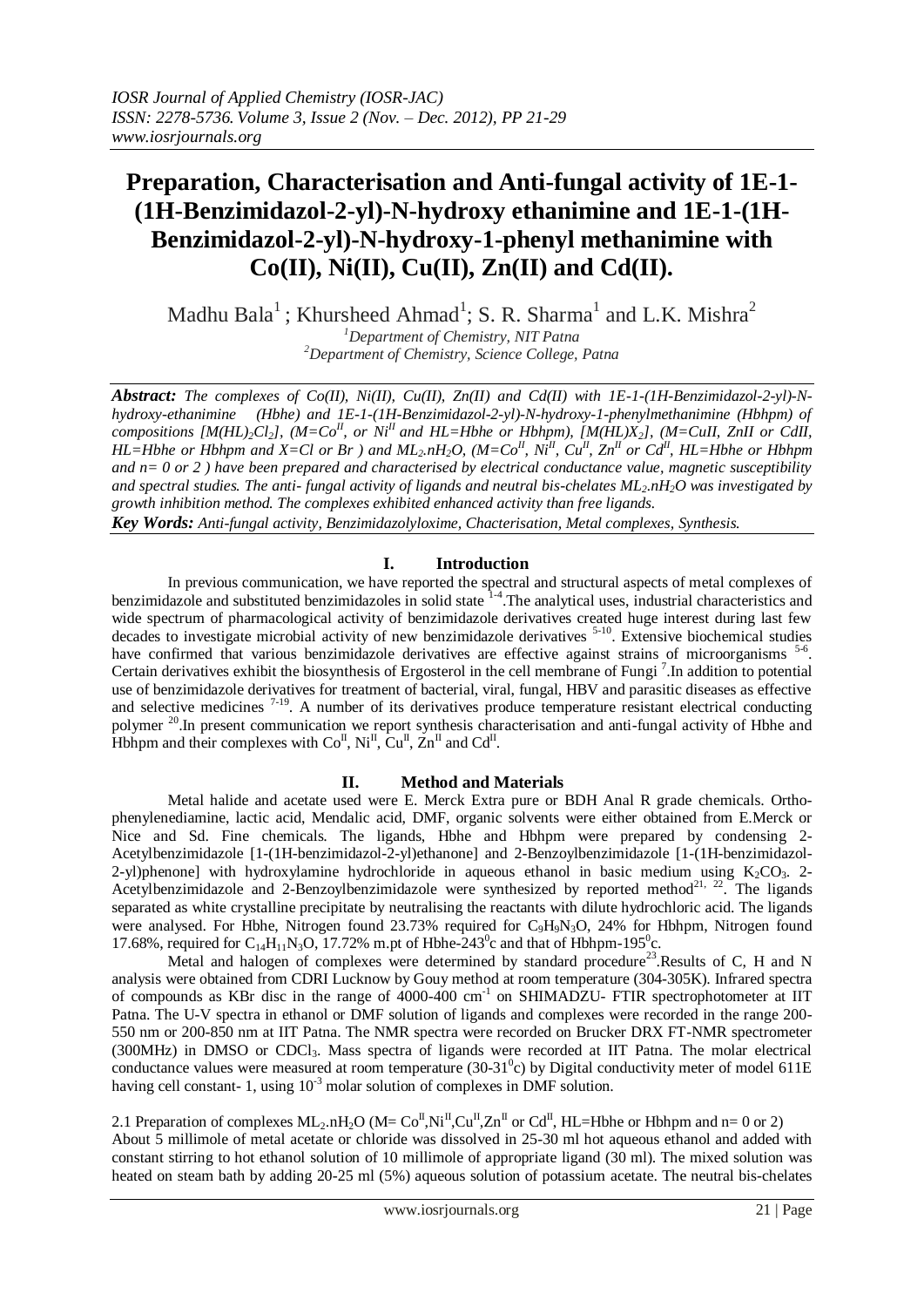separated gradually. The products were digested on steam bath by adding 50-60ml distilled water. The products were cooled at room temperature, filtered, washed with aqueous ethanol and dried over CaCl<sub>2</sub>. Yield 96-98 %.

2.2 [Cu (HL)X<sub>2</sub>], (HL = Hbhe or Hbhpm and X = Cl or Br) and [M(HL)Cl<sub>2</sub>], (M = Zn<sup>II</sup> or Cd<sup>II</sup> and HL = Hbhe or Hbhpm)

About 0.02 mole of appropriate ligand was dissolved in 10 ml hot absolute ethanol and treated with ethanolic solution of 0.01 mole of metal halide in 15 – 20 ml ethanol. The resulting solutions were heated on steam bath with stirring. In most of the cases the dihalo complexes separated gradually. In some cases the solutions were concentrated and chilled, when dihalo products were obtained. The bis ligated dichloro complexes  $[M (HL)<sub>2</sub>Cl<sub>2</sub>]$  were obtained as above by using M:L in 1:2 molar proportion and concentrating the refluxate to  $10 - 15$  ml. The products were dried over CaCl<sub>2</sub>.

The analytical results, molar conductance value and magnetic susceptibility data are recorded in Table I.

| Compound                                  | Colour              | Analysis% found (Calc.) |              |                           |                |                   | $\alpha$ ohm            |
|-------------------------------------------|---------------------|-------------------------|--------------|---------------------------|----------------|-------------------|-------------------------|
|                                           |                     | M                       | N            | $\overline{C}$            | $\overline{H}$ | <b>BM</b>         | $\mathbf{1}$<br>$mol-1$ |
|                                           |                     |                         |              |                           |                | 304 K             | $\text{cm}^2$           |
| $Hbhe = HL$                               | Cream               | 44                      | 23.73(24.01) | 61.51(61.71)              | 5.31(5.14)     | $\mathbb{L}^2$    | $\sim$ $\sim$           |
| Hbhpm<br>$=$                              | Cream               | 44                      | 17.93(71.18) | 17.68(17.72)              | 4.91(4.64)     | $\mathbf{L}$      | $\sim$ $\sim$           |
| HL                                        |                     |                         |              |                           |                |                   |                         |
| Cu(HL)Cl <sub>2</sub>                     | <b>Bright</b>       | 20.31(20.50)            | 13.32(13.57) | 34.71(34.49)              | 3.06(2.90)     | 1.84              | 12                      |
|                                           | Green               |                         |              |                           |                |                   |                         |
| Cu(HL)Cl <sub>2</sub>                     | <b>Bright</b>       | 17.07(16.91)            | 11.10(11.30) | 45.09(45.21)              | 3.16(2.96)     | 1.86              | $\overline{10}$         |
|                                           | Green               |                         |              |                           |                |                   |                         |
| Cu(HL)Br <sub>2</sub>                     | <b>Brown</b>        | 15.92(15.81)            | 10.28(10.54) | 26.91(27.10)              | 2.42(2.25)     | 1.81              | $\,8\,$                 |
| Cu(HL)Br <sub>2</sub>                     | <b>Brown</b>        | 13.61(13.77)            | 8.91(9.14)   | 36.21(36.49)              | 2.46(2.38)     | 1.83              | 10                      |
| CuL <sub>2</sub> 2H <sub>2</sub> O        | Ash                 | 13.91(14.17)            | 18.51(18.77) | 48.16(48.32)              | 4.68(4.46)     | 1.89              | 6                       |
| $CuL'_{2}2H_{2}O$                         | Ash                 | 11.01(11.11)            | 14.47(14.71) | 58.45(58.84)              | 4.21(4.20)     | 1.86              | $\overline{7}$          |
| Zn(HL)Cl <sub>2</sub>                     | Cream               | 20.92                   | 13.31(13.48) | 34.46(34.68)              | 3.01(2.89)     | Dia               | $\overline{6}$          |
|                                           | white               | (21.10)                 |              |                           |                |                   |                         |
| Zn(HL)Cl <sub>2</sub>                     | Cream               | 17.35(17.51)            | 11.31(11.25) | 45.12(44.99)              | 3.11(2.94)     | Dia               | $\overline{8}$          |
|                                           | white               |                         |              |                           |                |                   |                         |
| $\overline{Cd(HL)Cl}_{2}$                 | Cream               | 31.01(31.36)            | 11.82(11.71) | 30.31(30.13)              | 2.68(2.51)     | Dia               | 6                       |
|                                           | white               |                         |              |                           |                |                   |                         |
| $Cd(HL^{\prime})Cl_{2}$                   | Cream               | 29.41(29.49)            | 10.11(9.99)  | 40.02(39.96)              | 2.92(2.61)     | Dia               | 5                       |
|                                           | white               |                         |              |                           |                |                   |                         |
| $ZnL_2$                                   | $\overline{C}$ ream | 15.71(15.82)            | 20.12(20.31) | 52.31(52.25)              | 4.01(3.87)     | Dia               | 6                       |
| $ZnL_2$                                   | Cream               | 12.09(12.16)            | 15.78(15.63) | 62.63(62.52)              | 3.86(3.72)     | Dia               | $\overline{5}$          |
| CdL <sub>2</sub>                          | Cream               | 24.61(24.41)            | 18.31(18.24) | 47.01(46.91)              | 3.61(3.47)     | Dia               | $\overline{7}$          |
|                                           | yellow              |                         |              |                           |                |                   |                         |
| $CdL'_{2}$                                | Cream               | 19.02(19.29)            | 14.16(14.37) | 57.55(57.49)              | 3.61(3.42)     | Dia               | $\overline{7}$          |
|                                           | yellow              |                         |              |                           |                |                   |                         |
| $Co(HL)_{2}Cl_{2}$                        | Pink                | 12.41(12.32)            | 17.37(17.57) | 45.31(45.18)              | 3.93(3.76)     | 4.92              | 6                       |
| Co(HL') <sub>2</sub> Cl <sub>2</sub>      | Pink                | 9.83(9.78)              | 14.06(13.95) | 55.96(55.81)              | 3.81(3.65)     | $\overline{5.01}$ | 9                       |
| $Col2(H2O)2$                              | <b>Buff</b>         | 13.31(13.29)            | 19.21(18.96) | 48.87(48.75)              | 4.63(4.51)     | 4.88              | 7                       |
| $Col2(H2O)2$                              | <b>Buff</b>         | 10.41(10.38)            | 14.76(14.81) | $\overline{59.41(59.25)}$ | 4.36(4.23)     | 4.94              | $\overline{5}$          |
| $Ni(LH)_{2}Cl_{2}$                        | Greenish            | 12.21(12.38)            | 17.63(17.53) | 45.41(45.57)              | 3.91(3.75)     | 2.98              | $\overline{15}$         |
|                                           | yellow              |                         |              |                           |                |                   |                         |
| $\overline{\text{Ni}(L^2H)_2}\text{Cl}_2$ | Greenish            | 9.51(9.75)              | 13.71(13.95) | 58.61(58.84)              | 3.46(3.65)     | 3.11              | 18                      |
|                                           | yellow              |                         |              |                           |                |                   |                         |
| $[NiL_2]2H_2O$                            | Cream               | 13.10(13.24)            | 18.69(18.93) | 48.48(48.75)              | 4.31(4.50)     | Dia               | $\overline{7}$          |
|                                           | Yellow              |                         |              |                           |                |                   |                         |
| $[NiL'_2]2H_2O$                           | Cream               | 10.18(10.37)            | 14.69(14.84) | 59.48(59.25)              | 4.18(4.23)     | Dia               | $\overline{6}$          |
|                                           | Yellow              |                         |              |                           |                |                   |                         |

**2.3 Table-I**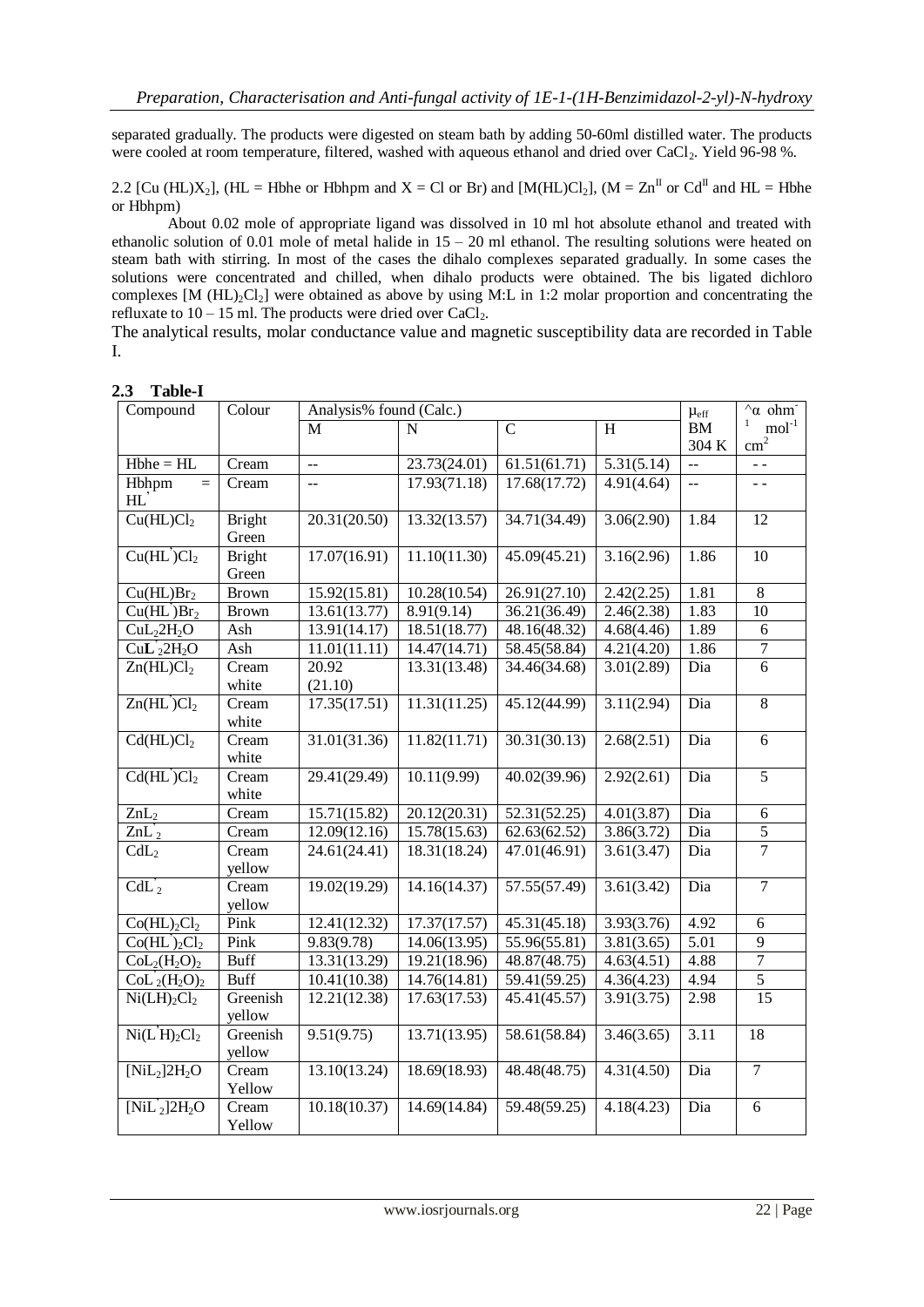#### **III. Result and discussion**

1E-1-(1H-Benzimidazol-2-yl)-N-hydroxy ethanimine (Hbhe – A) and 1E-1-(1H-Benzimidazol-2-yl)- N-hydroxy-1-phenyl methanimine (Hbhpm – B) have similar donor atoms and they are expected to exist in different orientation of N-hydroxy group as shown in fig (A, B)



The existence of different orientation of ligands has been reflected in proton NMR spectrum. The orientation A is suitable for formation of stable five membered chelate rings either as neutral or mono-anionic (N-N) donor ligand molecules. The complexes of bivalent metal with neutral ligands are formed in absolute ethanol in acidic medium ( $p<sup>H</sup>$ -4-5) but complexes with anionic ligand of composition ML<sub>2</sub>2H<sub>2</sub>O are formed in basic or neutral aqueous ethanol.

Cobalt (II) complexes Co (HL)<sub>2</sub> (H<sub>2</sub>O)<sub>2</sub> and Co(HL)<sub>2</sub>Cl<sub>2</sub> (HL = Hbhe and Hbhpm), display magnetic moment value (4.88 – 5.01 BM) similar to high spin octahedral Co(II) complexes<sup>25</sup>. The dichloro Ni (II) complexes [Ni  $(HL)_{2}$  Cl<sub>2</sub>],  $(HL = Hb$ he or Hbhpm) are paramagnetic at room temperature and their magnetic moment value  $(2.98 \text{ or } 3.11 \text{ BM})$  suggested octahedral structure<sup>, 25</sup>. The magnetic moment value of copper (II) complexes Cu(HL)X<sub>2</sub>, (X = Cl or Br and HL = Hbhe or Hbhpm) and CuL<sub>2</sub>(H<sub>2</sub>O)<sub>2</sub> show magnetic moment values between 1.81 and 1.89 BM similar to magnetically dilute copper (II) complexes<sup>26, 27</sup>. The aqua bis chelate of Co(II) and Cu(II) on heating do not loss water below 90 -  $100^{\circ}$ c suggesting coordinated nature of H<sub>2</sub>O in aqua complexes.

The dihalo complexes  $M(HL)_{2}X_{2}$ ,  $(M = Cu^{II}, Zn^{II}$  or  $Cd^{II}$  and  $X = Cl$  or Br) and  $M(HL)_{2}Cl_{2}$ ,  $(M = Co^{II}, Sn^{II})$ or  $Ni<sup>II</sup>$  and HL = Hbhe or Hbhpm) dissolves slightly in ethanol and their DMF solution show negligible molar electrical conductance value  $(6 - 15 \text{ ohm}^{-1} \text{ mol}^{-1} \text{ cm}^2)$  suggesting coordinated natures of halogens<sup>24</sup>. The complex solution on long standing become conducting due to solvolysis by coordinating nature of DMF. The neutral bis chelates  $ML_2.nH_2O$  are also non – conducting (Table – I) supporting their non-ionic character<sup>24</sup>. Zinc (II), Cadmium (II) complexes as expected are diamagnetic. The diamagnetism of  $[NiL_2]2H_2O$  (HL = Hbhe or Hbhpm) suggested their square planar structure<sup>25</sup>. The Co (II) and Cu (II) complexes show magnetic moment value consistent with octahedral or distorted octahedral geometry of Co(II) and Cu(II) complexes<sup>25-27</sup>. Neutral Nickel (II) bis chelate [NiL<sub>2</sub>]2H<sub>2</sub>O on heating above 50<sup>o</sup>c gradually losses H<sub>2</sub>O and become anhydrous without change in colour by  $80^{\circ}$ c indicating presence of H<sub>2</sub>O in lattice or weakly hydrogen bonded.

The electronic absorption spectra of ligands and some of their complexes were recorded in ethanol or DMF in the range 200 – 850 nm. The ligand Hbhe in ethanol displays strong absorption bands at 208, 210, 232 and 293 nm attributed to  $\sigma \rightarrow \sigma^*$ ,  $\sigma \rightarrow \pi^*$  and  $\pi \rightarrow \pi^*$  transitions. The electronic absorption spectrum of Hbhpm displays  $\sigma \rightarrow \sigma^*$ ,  $\pi \rightarrow \pi^*$  phenyl and imidazole ring as well as C=N-OH group were observed at 210, 236, 272 and 308 nm. In complexes some ligand absorptions are eclipsed in charge transfer transition with metal ions. In very dilute solution these transitions are observed at higher wavelength. In addition to ligand transition the electronic absorption bands of Cu(HL) $X_2$  located as weak broad bands at  $620 - 640$  and  $690 - 720$  nm are assigned to  ${}^{2}B_{1g} \rightarrow {}^{2}A_{2g}$ ,  ${}^{2}B_{1g} \rightarrow {}^{2}E_{g}$  transition in distorted octahedral field<sup>27-28</sup>. The electronic transition of CuL<sub>2</sub>(H<sub>2</sub>O)<sub>2</sub>, (HL = Hbhe or Hbhpm) at 670 or 680 nm is assigned to  ${}^{2}B_{1g} \rightarrow {}^{2}B_{2g}$ ,  ${}^{2}E_{g}$  transition. The U-V band of Co(bhe)<sub>2</sub>(H<sub>2</sub>O)<sub>2</sub> at 440 and 520 nm can be attributed to  ${}^4T_{1g} \rightarrow {}^4T_{2g}$  and  ${}^4T_{1g} \rightarrow {}^4A_{2g}$  transitions in octahedral field<sup>28</sup>. The electronic transition at 480 nm for [Ni (bhpm)<sub>2</sub>]2H<sub>2</sub>O can be attributed to  ${}^{1}B_{1g} \rightarrow {}^{1}A_{2g}$  transition in square planar field<sup>25</sup>. The dichloro complex [Ni (bhe)<sub>2</sub>Cl<sub>2</sub>] shows medium band at 385 and 470 nm assignable to  ${}^{3}A_{2g} \rightarrow {}^{3}T_{1g}$  and  ${}^{3}A_{2g} \rightarrow {}^{3}T_{1g}$  and  ${}^{3}A_{2g} \rightarrow {}^{3}T_{1g}$  and  ${}^{3}A_{2g} \rightarrow {}^{3}T_{1g}$  and  ${}^{3}A_{2g} \rightarrow {}^{3}T_{1g}$  and ligand field transition of octahedral Co (II) and Ni (II) complexes could not be observed. The u-v spectra of neutral bis chelates of nickel (II), Ni(bhe)<sub>2</sub>2H<sub>2</sub>O a medium absorption band at 470 nm and strong absorption below 390 nm. The electronic band at 470 nm is assigned to  ${}^{1}A_{1g} \rightarrow {}^{1}B_{1g}$  transition in planar field and strong absorption below 390 nm as charge transfer transition<sup>28</sup>.

### **3.1 The infra - red spectra**

The IR spectra of ligand and some of their metal complexes were recorded in KBr disc. The IR spectrum of Hbhe displays  $v(OH)$ , NH and CH vibrations 3340, 3195, 3060, 2880 cm<sup>-1</sup> and these vibrations are retained in complexes with neutral ligand with slight change in band position and intensity<sup>30</sup>. The IR band of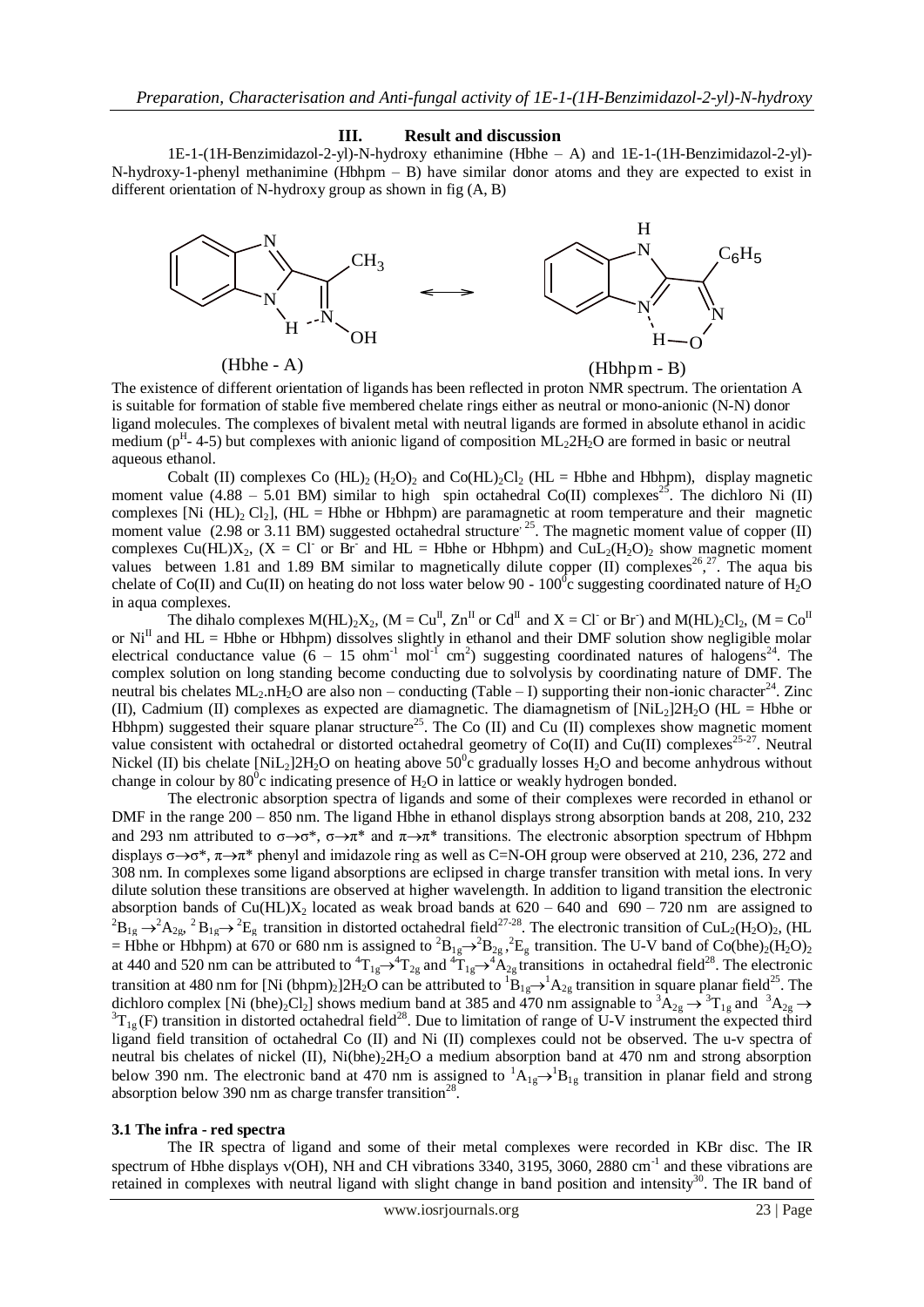Hbhpm displays  $v(OH)$ ,  $v(CH)$  phenyl ring at 3440, 3190 and 3064 cm<sup>-1</sup>. The  $v(C=N)$  of imidazole ring and azomethine  $(C=N)$  are observed at 1600 and 1665 cm<sup>-1</sup> for Hbhe and at 1655 and 1595 cm<sup>-1</sup> for Hbhpm. These vibrations are shifted to lower frequency on coordination Table – II.



**3.2 Prominent IR and u-v spectral band of ligands and their complexes** 

| Compound                            | $U-V$<br>band              | IR band positions in cm <sup>-1</sup> |          |          |              |       |  |
|-------------------------------------|----------------------------|---------------------------------------|----------|----------|--------------|-------|--|
|                                     | positions<br>in            | $v(OH)$ , + $v(NH)$                   | $v(C=N)$ | $v(C=N)$ | $\delta(NH)$ | v(NO) |  |
|                                     | (nm)                       |                                       |          | ring     |              |       |  |
| $Hbhe = HL$                         | 208, 210, 232,             | $\overline{3}195,$<br>3340,           | 1665     | 1600     | 1492         | 1035  |  |
|                                     | 293                        | 3060, 2880                            |          |          |              |       |  |
| $Hbhpm = HL'$                       | 210, 236, 272,             | 3190,<br>3440,                        | 1655     | 1595     | 1485         | 1042  |  |
|                                     | 308                        | 3064                                  |          |          |              |       |  |
| Cu(HL)Cl <sub>2</sub>               | 236,<br>210.               | 3055,<br>3430,                        | 1653     | 1595     | 1490         | 1040  |  |
|                                     | $300 - 620, 720$           | 2890                                  |          |          |              |       |  |
| Cu(HL)Br <sub>2</sub>               | 212, 240, 275,             | 3165,<br>3380,                        | 1642     | 1590     | 1480         | 1046  |  |
|                                     | 315,<br>640br,             | 3060                                  |          |          |              |       |  |
|                                     | 690                        |                                       |          |          |              |       |  |
| Zn(HL)Cl <sub>2</sub>               | 240, 290,                  | 3400,<br>3190,                        | 1652     | 1590     | 1485         | 1060  |  |
|                                     |                            | 2980                                  |          |          |              |       |  |
| Ni(HL) <sub>2</sub> Cl <sub>2</sub> | 210, 290, 385,             | 3180,<br>3400,                        | 1652     | 1590     | 1472         | 1070  |  |
|                                     | 570br                      | 3050, 2890                            |          |          |              |       |  |
| $ZnL_2$                             | 212, 235, 300              | 3060,<br>3360,                        | 1656     | 1585     | 1480         | 1340  |  |
|                                     |                            | 2980                                  |          |          |              |       |  |
| CdL <sub>2</sub>                    | ----                       | 3050,<br>3340,                        | 1635     | 1590     | 1475         | 1320  |  |
|                                     |                            | 2980                                  |          |          |              |       |  |
| $CdL'_2$                            | $\overline{a}$             | 3380,<br>3060,                        | 1645     | 1585     | 1480         | 1335  |  |
|                                     |                            | 2900                                  |          |          |              |       |  |
| $NiL'_{2}2H_{2}O$                   | 208, 235, 380,             | $\frac{1}{3350} - 3100$ br,           | 1646     | 1600     | 1470         | 1320  |  |
|                                     | 480                        | 3050, 2890                            |          |          |              |       |  |
| $CuL'_{2}2H_{2}O$                   | 212, 240, 308,             | $3420 - 3120$                         | 1638     | 1590     | 1472         | 1320  |  |
|                                     | 440, 680br                 | 3040                                  |          |          |              |       |  |
| CoL <sub>2</sub> 2H <sub>2</sub> O  | $\overline{270}$ ,<br>210, | $\frac{1}{3360} - 3100$ br,           | 1655     | 1595     |              | 1380  |  |
|                                     | 385br,<br>440,             | 3040, 2890                            |          |          |              |       |  |
|                                     | 520                        |                                       |          |          |              |       |  |
| CuL <sub>2</sub> 2H <sub>2</sub> O  | 210, 235, 380,             | $3400 - 3010$ br,                     | 1630     | 1595     | 1480         | 1325  |  |
|                                     | 670                        | 3045                                  |          |          |              |       |  |
|                                     |                            |                                       |          |          |              |       |  |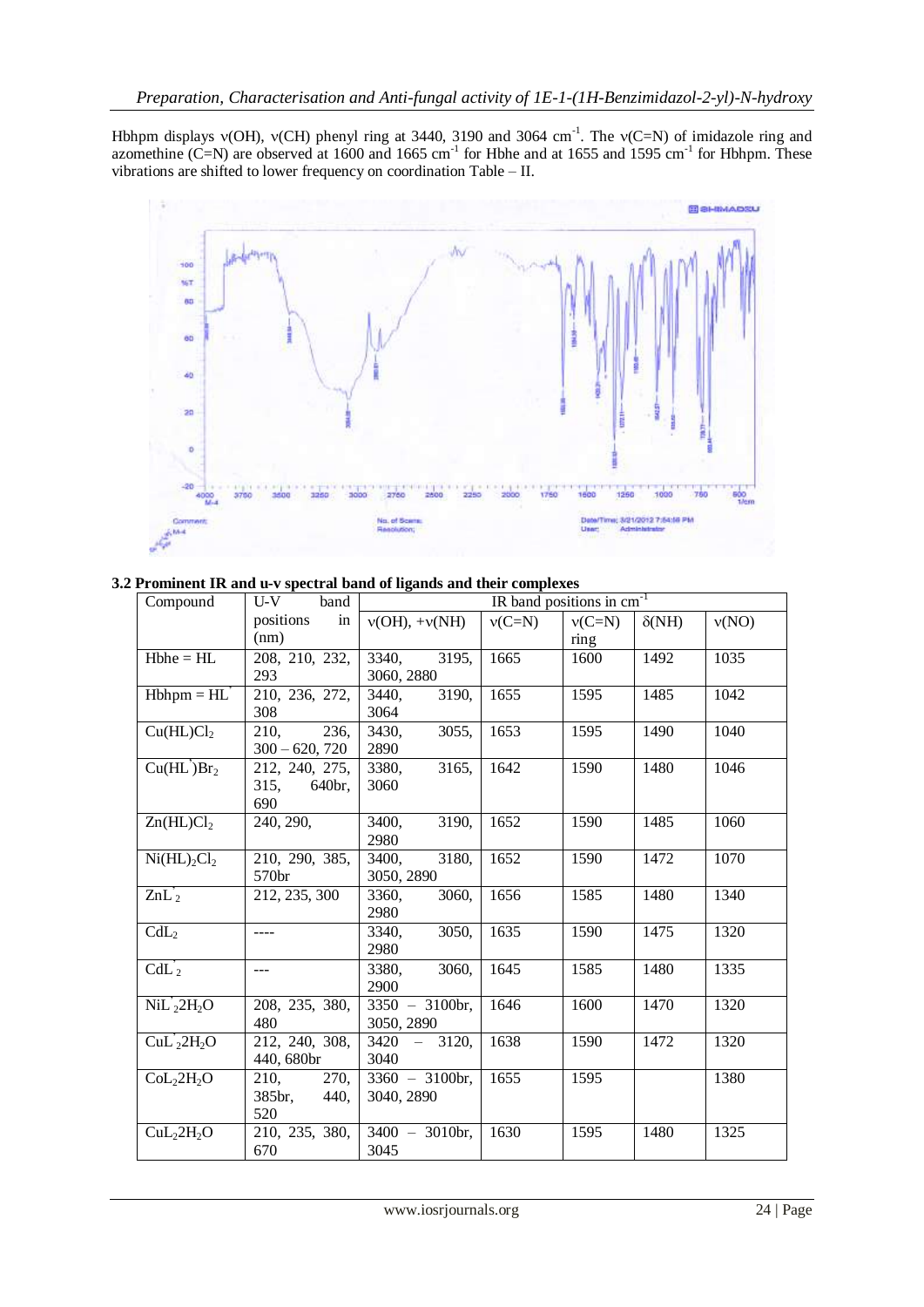The  $\delta(NH)$  of benzimidazole was assigned to a band at 1492 cm<sup>-1</sup> for Hbhe and at 1495 for Hbhpm, are not affected indicating NH nitrogen is not the bonding site of ligand molecules. The  $v(NO)$  of oxime (=N-OH) was assigned to air band at 1035 in case of Hbhe and at 1042 for Hbhpm<sup>29-30</sup>. The  $\vee$  (NO) vibration is raised to higher wave number in complexes with neutral and deprotonated ligands. In case of deprotonated ligand the  $v(NO)$  was observed at 1320 – 1340 cm<sup>-1</sup> suggesting the coordination of oxime (=NOH) through nitrogen on deprotonation. The aqua complexes  $\overline{[Col_2(H_2O)_2]}$  as well as complex hydrate display broad  $v(H_2O)$  of coordinated or hydrated hydrogen bonded water molecule between 3360 - 3050 cm<sup>-1</sup>. The complexes  $[Col_2(H_2O)]$  (Hbhe or Hbhpm) display new medium band at 670 – 680 cm<sup>-1</sup> for rocking vibration of coordinated water molecule<sup>29</sup>.

# **3.3 NMR and Mass spectra:**



The HNMR and <sup>13</sup>CNMR of ligands and their Zn (II) complexes were recorded to ascertain the nature of bonding in complexes. The HNMR spectrum of Hbhe displays (-C=N-CH<sub>3</sub>) proton signal at  $\delta = 3.523$  ppm and phenyl ring proton signals as multiplets between  $\delta = 7.165 - 7.742$  ppm (fig R3). The (N-OH) proton signals of N-hydroxyethanimine group was absorbed at  $\delta = 11.823$ , 12.541 ppm as prominent signals. The splitting is attributed to cis – trans orientations of phenyl and N-OH group with respect to benzimidazole nuclei. The NMR spectrum of Zn (bhe), in DMSO shows the absence of (NOH) proton signals at  $\delta$ =11.823, 12.541 ppm. The phenyl ring and CH<sub>3</sub> proton signals of complexes get down field shifted observed between 6.985 – 7.865 ppm and 3.845 ppm respectively. The absence of (N-OH) NMR proton signal supported coordination of deprotonated NOH nitrogen in complexes. The <sup>13</sup>CNMR of Hbhe phenyl and imidazole ring carbon signals were observed between  $\delta = 111.64$  and 148.21 ppm (Fig-<sup>13</sup> CNR1). The CH<sub>3</sub> carbon band was observed at 18.29 ppm. The DMSO carbon signal in spectrum was located at 38.67 – 40.34 ppm .The HNMR of Hbhpm shows phenyl ring proton signals as multiplets between  $\delta = 7.141$  and 7.742 ppm. The proton signal at 8.562 and 8.586 is attributed to imidazole ring NH proton (fig NR1).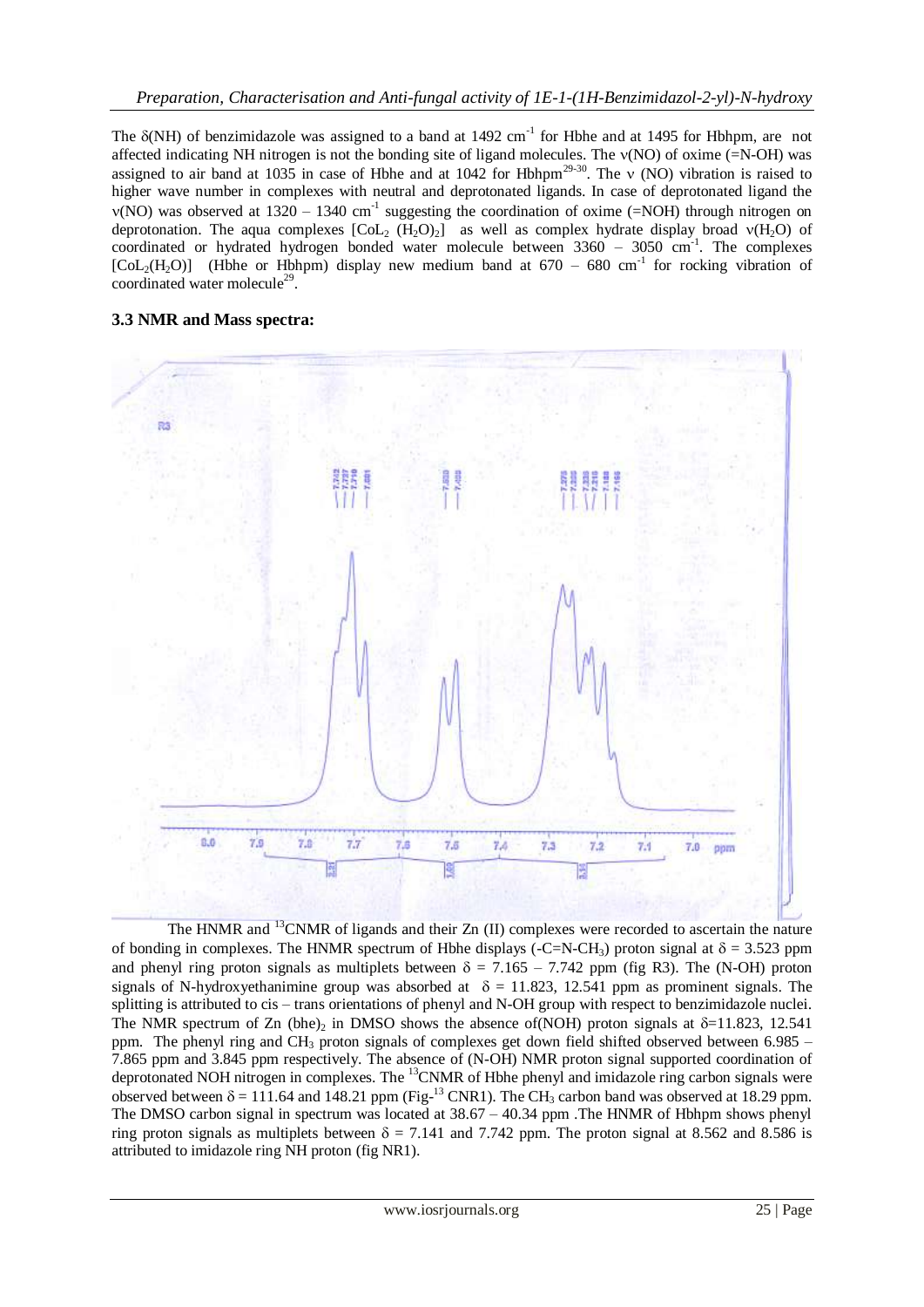

The N-OH proton signal were located at  $\delta = 12.612$  and 12.629 ppm. The <sup>13</sup>C NMR of Hbhpm shows phenyl and imidazole ring carbon signals between  $\delta = 115.971$  and 148.935 ppm and C=NOH carbon signal was observed at 183.568 as singlet (Fig- $^{13}$ CNMR1). The C=NOH carbon signal shifted to 210.331ppm in Cd(II) complex supporting the coordination of C=NOH nitrogen to metal atom.

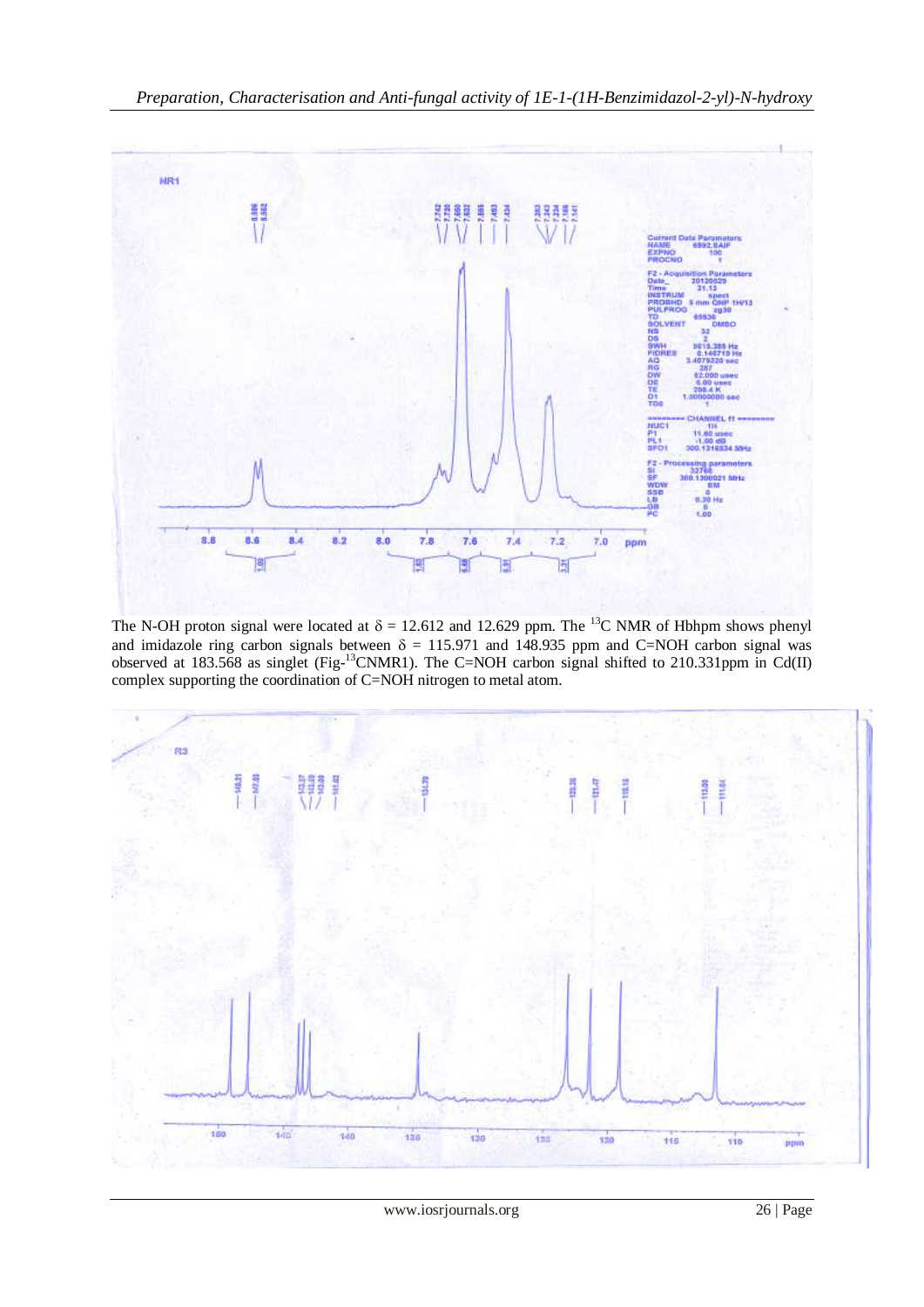

The mass spectrum of Hbhpm gave m/z value at  $M^+ = 237.23$  (63%), 221.2 (42%), 222.3 (31%), 160.21 (35%), 120.2 (20%), 118, (100% base peak), 77 (48%). The mass spectrum of Hbhpm is consistent with its molecular mass 237.

## **3.4 Anti-fungal activity**

The anti- fungal activity of ligands Hbhe, Hbhpm and their metal complexes were screened using radial growth method<sup>31</sup>. The Fungi used were A.niger, C.albicans, R.phaseoli and R.aryzae. Czapek agar medium was prepared by dissolving 20g starch and 20g glucose in one litre water, was used as basal medium to evaluate the efficiency of these synthesised products<sup>32</sup>. The medium containing 100 and 200 ppm compounds were poured into petri plate and spores of fungi were placed on medium. The chemical Mancozeb fungicides were used as standard for this process. The inoculated plates were incubated at  $30\pm0.5^{\circ}$ c for 120 hours. The growth inhibition of fungi over control was calculated using % inhibition=  $[(C-T)/C] \times 100$  where C = growth of fungus diameter in mm for control and  $T =$  growth of fungus in (mm) on treatment. The zone of inhibition was evalutated in mm and percentage inhibition was presented in Table-III. It has been observed that the metal complexes display larger anti-fungal activity than free ligand and anti- fungal activity for metal was largest for Cu(II) and Zinc (II) complexes of Hbhpm. The compounds were tested at 100 and 200 µg/ml concentration in DMF. The inhibition was maximum for Candida albicans. The larger fungal activity of metal complexes may be due to large electron delocalisation which enhanced lipophilicity of central metal ion causing permeation through the lipid layer of fungi cell membrane.

Anti-fungal screening results of ligands and their complexes

| Compound                            | Fungi and the concentration of product in ppm |          |            |                   |             |  |
|-------------------------------------|-----------------------------------------------|----------|------------|-------------------|-------------|--|
|                                     | Niger<br>A.                                   |          | C.albicans | R.aryze           | R. phaseoli |  |
|                                     |                                               | 100 200  | 200<br>100 | <b>200</b><br>100 | 200<br>100  |  |
| $Hbhe = HL$                         |                                               | 35       | 18<br>40   | 15<br>36          | 18<br>35    |  |
| Cu(HL)Cl <sub>2</sub>               |                                               | 58<br>80 | 82<br>60   | 38<br>62          | 55<br>30    |  |
| $CuL'$ <sub>2</sub> $2H_2O$         |                                               | 82<br>55 | 83<br>60   | 36<br>58          | 35<br>60    |  |
| $NiL'$ <sub>2</sub> $2H_2O$         |                                               | 48<br>68 | 58<br>35   | 42<br>25          | 22<br>40    |  |
| $ZnL'_{2}$                          |                                               | 75<br>52 | 63<br>36   | 45<br>62          | 30<br>45    |  |
| $CdL'_{2}$                          | 50                                            | 70       | 41<br>62   | 42<br>60          | 28<br>42    |  |
| $CoL'_{2}(H_{2}O)_{2}$              | 52                                            | 72       | 44<br>65   | 35<br>56          | 45<br>30    |  |
| Hbhpm = HL"                         | 36                                            | 45       | 42<br>26   | 42<br>20          |             |  |
| Cu(HL)Br <sub>2</sub>               | 60                                            | 82       | 35<br>55   | 30<br>48          | 20<br>48    |  |
| CuL" <sub>2</sub> 2H <sub>2</sub> O | 62                                            | 84       | 55<br>36   | 32<br>50          | 22<br>40    |  |
| $Ni(HL")_2$                         | 42                                            | 68       | 48<br>30   | 28<br>48          | 38<br>20    |  |
| $NiL$ <sup>2</sup>                  | 45                                            | 70       | 55<br>32   | 22<br>44          | 22<br>40    |  |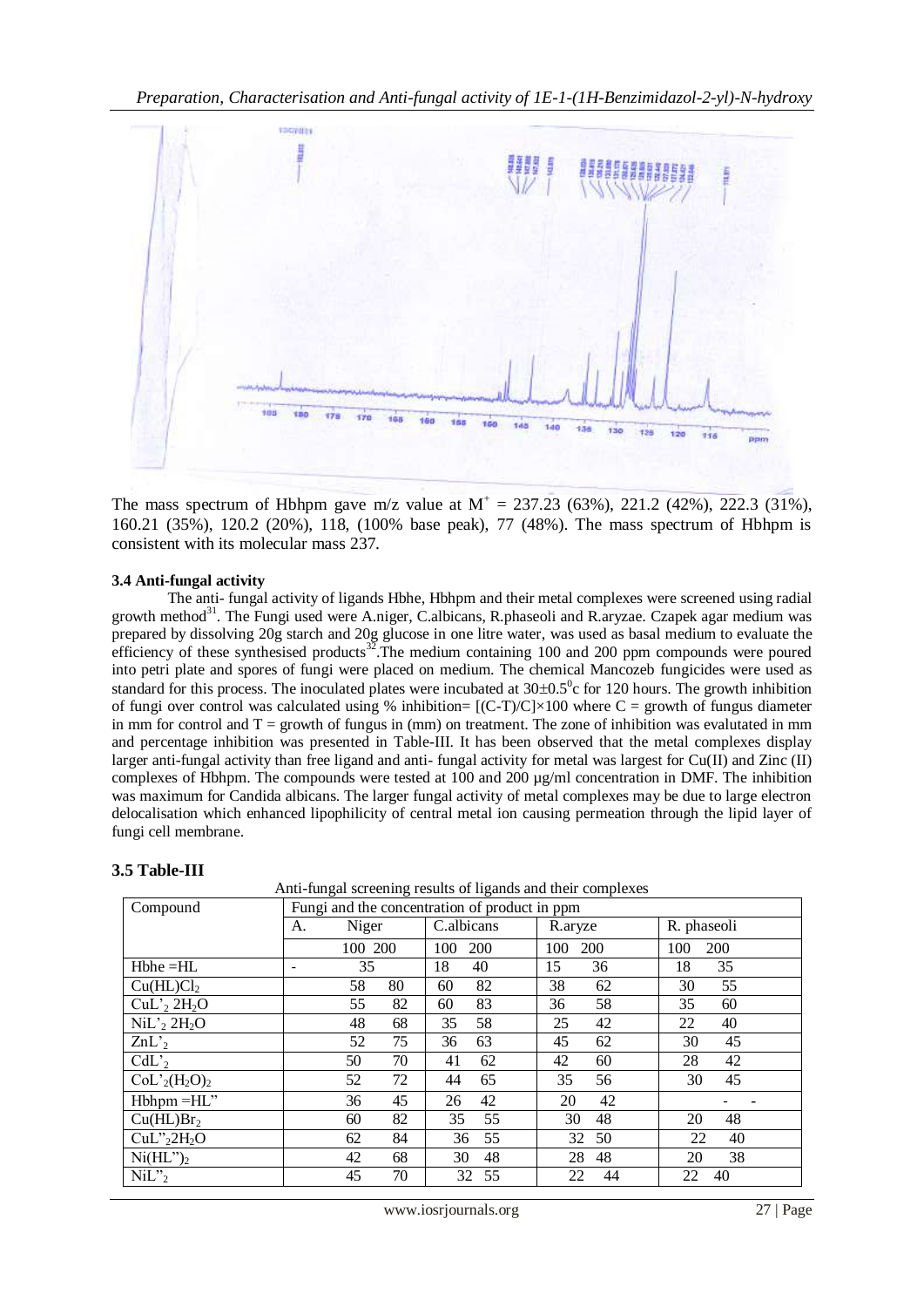| [CdL"                   | 40                                       | --<br>65 | $\sim$<br>62<br>44 | 48<br>26       | ററ<br>48<br>28       |
|-------------------------|------------------------------------------|----------|--------------------|----------------|----------------------|
| $7nI$ "<br><i>L</i> IIL | $\epsilon$<br>ັ້                         | 76<br>J. | 70<br>43           | --<br>30<br>62 | 25<br>- -<br>65<br>ັ |
| Ref<br>Mancozeb         | $\mathbf{a}$<br>$\overline{\phantom{0}}$ | 98       | 99<br>76           | 100<br>--<br>J | 99<br>76             |

#### **IV. Conclusion**

From IR, electrical conductance, magnetic susceptibility and other spectral studies it is inferred that both Hbhe and Hbhpm coordinates as neutral, monoanionic chelating group. Nickel (II) bis chelates are square planar, Zn (II), Cd (II) complexes are tetrahedral, Cobalt (II) and Copper (II) complexes are distorted octahedral. The probable structures of complexes are shown below:

Structure of NiL<sub>2</sub> 2H<sub>2</sub>O (Square planar) and ML<sub>2</sub> (M= Zn<sup>II</sup> or Cd<sup>II</sup> and HL= Hbhe or Hbhpm) tetrahedral Fig-A



Tetrahedral or Planar structure

or Hbhpm)





 $[ML_2(H_2O)_2$ ,  $(M = Co<sup>H</sup>$  or  $Cu<sup>H</sup>$  and  $HL = Hbhe$ 



 $Cu<sup>H</sup>$ 

#### **Acknowledgement**

Thanks are due to IIT Patna for recording Mass, IR and U-V spectra and CDRI Lucknow for NMR spectra. The cooperation of Biotechnology department of Patna University is thankfully acknowledged for microbial investigation.

#### **References**

- [1] a) C.K. Chaudhury, R.K. Chaudhury and L.K. Mishra, *J.Indian Chem. Soc., 79,* 2002, 761. b) L.K. Mishra and Himanshu Bhushan, *Indian J.Chem.Sec-A 21*, 1983, 1135.
- c ) K.K.Roy Anil and L.K.Mishra, *J.Indian Chem.Soc., 64*, 1987, 505.
- [2] a) S.K.Gupta and L.K.Mishra, *J.Inorg.Nucl Chem., 41*, 1979, 890. b)S.K. Gupta and L.K.Mishra, *J.Indian Chem.Soc., 56*, 1979, 206.
- [3] a) S.P.Ghosh and L.K.Mishra, *Inorg.Chim.Acta, 7,* 1970, 545.
- b) S.P.Ghosh and L.K.Mishra, *J.IndianChem. Soc., 47*, 1970, 1153.
- [4] a) S.P.Ghosh, P.Bhattacharjee and L.K.Mishra, *J.Indian Chem. Soc.*, *51*, 1974, 308.
- b) S.P.Ghosh,P.Bhattacharjee,L.Dubey and L.K.Mishra, *J.Indian Chem Soc., 52,* 1975, 230.
- [5] c) A. Kileigil,C.Kus,N.Altanlar and S.Ozebey, *Turk.J.Chem., 29*, 2005, 153.
- [6] A.Khalafi-Nezhad,M.N.Soltani Rad, H.Mohabtkar, Z.Ansari and B.Hemmaleenjad, *Bioorg.Med.Chem. 13,* 2005, 1931.
- [7] M.Gbadamass, J.L. Imbach, J.L. Barascut and P.Gayral, *Eur.J. Med Chem., 23*, 1985, 225.
- [8] A. Regev and E.R. Schiff, *Adv. Inter. Med., 16,* 2001, 107.
- [9] Yu Luo, Jia- Ping Yao, Li Yang, Chun-Lan Feng, Wei Tang, Gui-Feng wang, Jian-Pin Zuo and Wei Lu, *Arch. Pharm. Chem. Life Sci, 2*, 2011, 78.
- [10] W.A. Maxwell and G.Brody, *Appl. Microbiol, 21*, 1971, 944.
- [11] S.Hirashima, T. Suzuki and T. Ishida, et.al, *J. Med. Chem., 49,* 2006, 4721.
- [12] Y. F. Li, G-F. Wang and Y.Luo, et.al, *Eur. J. Med. Chem, 42*, 2007, 1358.
- [13] C.Djordjevic,and G.L. Wampler, *J.Inorg. Biochem., 25*, 1985, 51.